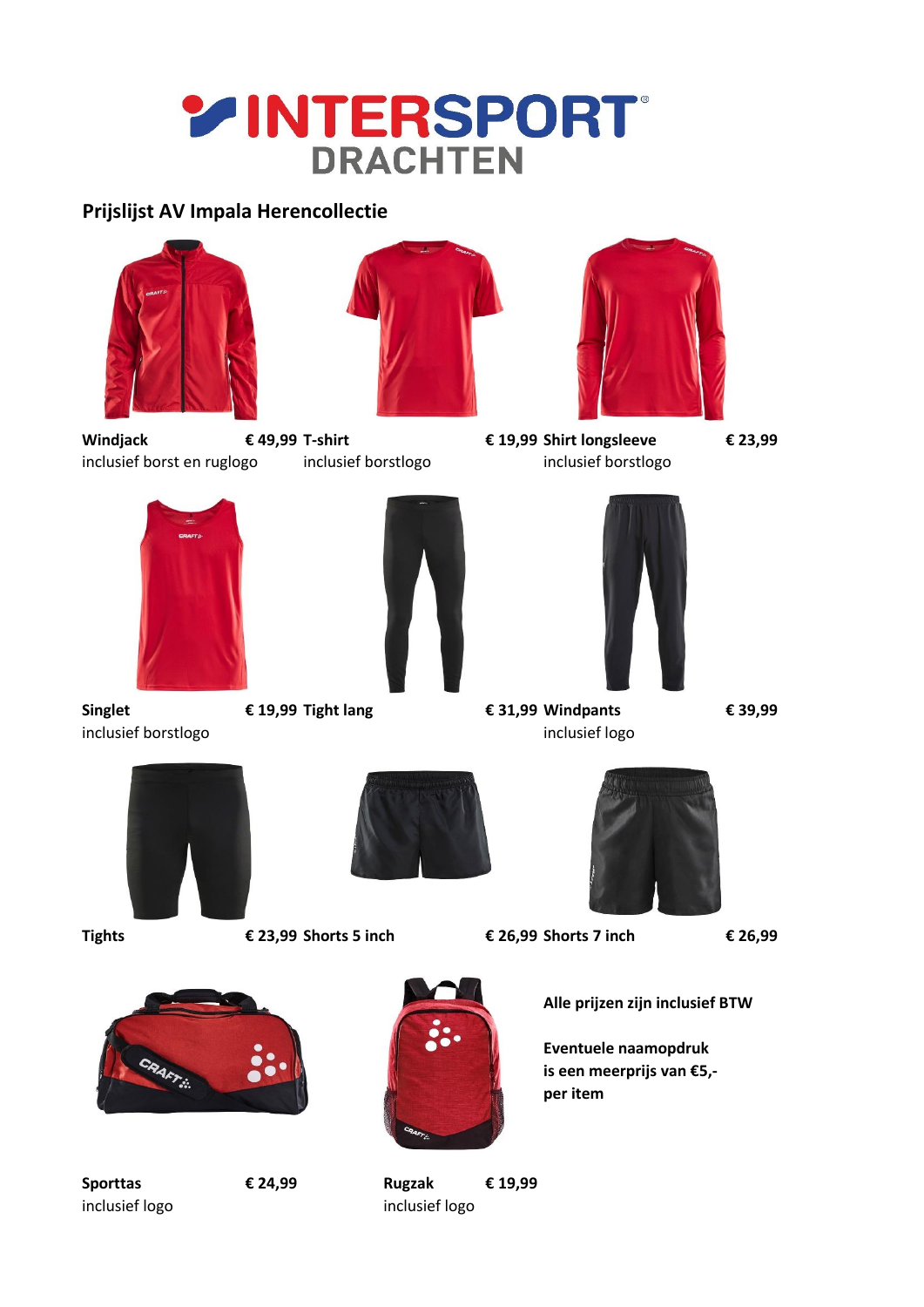## **YINTERSPORT DRACHTEN**

## **Prijslijst AV Impala Kidscollectie**







**Windjack € 41,99 T-shirt € 14,99 Shirt longsleeve € 18,99** inclusief borst en ruglogo inclusief borstlogo inclusief borstlogo







**Singlet € 14,99 Tight lang € 26,99 Windpants € 31,99** inclusief borstlogo inclusief logo inclusief logo





**Tights € 18,99 Shorts 7 inch € 22,50**







**Sporttas € 24,99 Rugzak € 19,99** inclusief logo inclusief logo

**Alle prijzen zijn inclusief BTW**

**Eventuele naamopdruk is een meerprijs van €5, per item**